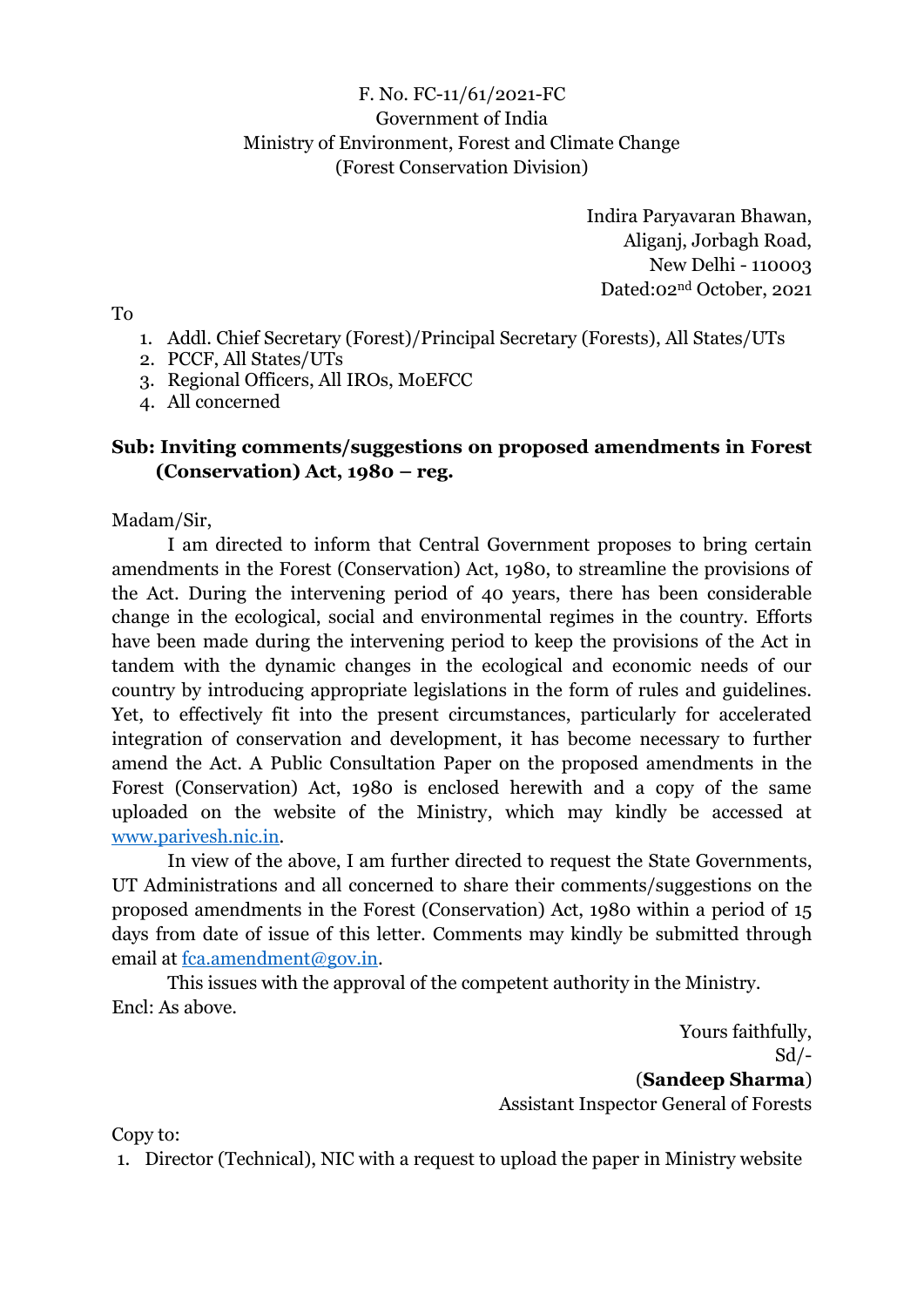## **Consultation Paper**

**on** 

# **Proposed amendments in the Forest (Conservation) Act, 1980**

**Ministry of Environment, Forest and Climate Change**

**Government of India**

**IP Bhawan**

**Jorbagh Road, New Delhi**

**October, 2021**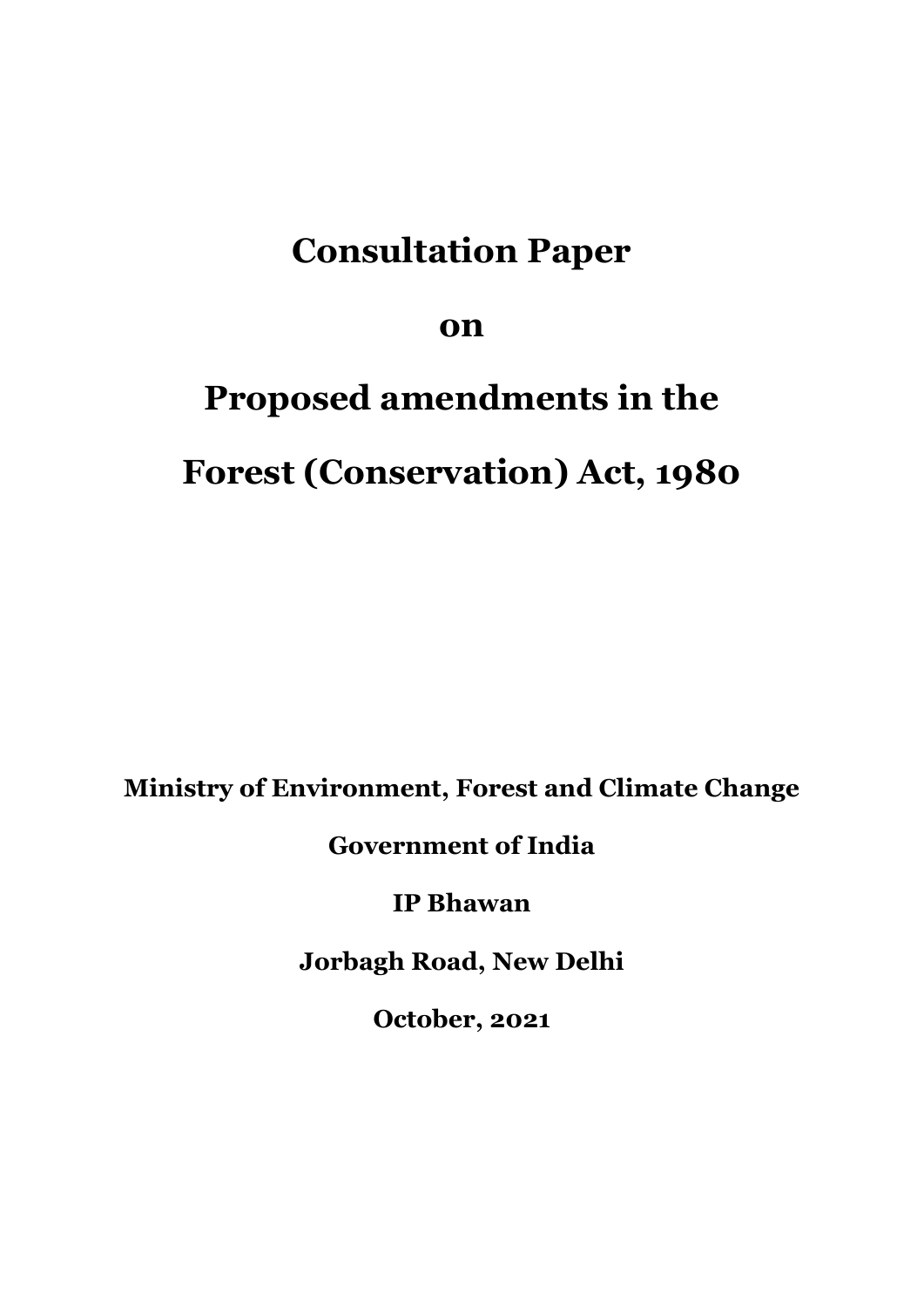### **A. BACKGROUND**

1. The Forest (Conservation) Act was promulgated and made applicable from 25th October 1980 (hereinafter referred to as the Act). The preamble of the Act describes that this is an Act to provide for the conservation of forests and for matter connected therewith or ancillary or incidental thereto. While presenting the Bill before the Parliament (Bill no. 201 of 1980) the statement of objects and reasons given to this Bill was as follows:

### *STATEMENT OF OBJECTS AND REASONS*

*Deforestation causes ecological imbalance and leads to environmental deterioration. Deforestation had been taking place on a large scale in the country and it had caused widespread concern.*

*2. With a view to checking further deforestation, the President promulgated on the 25th October, 1980, the Forest (Conservation) Ordinance, 1980. The Ordinance made the prior approval of the Central Government necessary for de-reservation of reserved forests and for use of forest land for non-forest purposes. The Ordinance also provided for the constitution of an advisory committee to advise the Central Government with regard to grant of such approval.*

3. *The Bill seeks to replace the aforesaid Ordinance.*

2. In 1988 the Act was amended. After the amendment in 1988, the form of the Act as on date is **annexed.**

3. Till 12.12.1996, the general practice was that the State Governments, Union territory Administrations and Central Government used to apply the provisions of the Act only to the forests notified under the Indian Forest Act, 1927 or any other local law, and to forests which were under the management control of the Forest Department. After the Hon'ble Supreme Court in their Judgment dated 12.12.1996 passed in the Writ Petition (Civil) No. 202/1995 in the matter of T.N. Godavarman Thirumulpad *versus* Union of India and Others, clarified the scope of the applicability of the Act, the provisions of the Act became applicable to: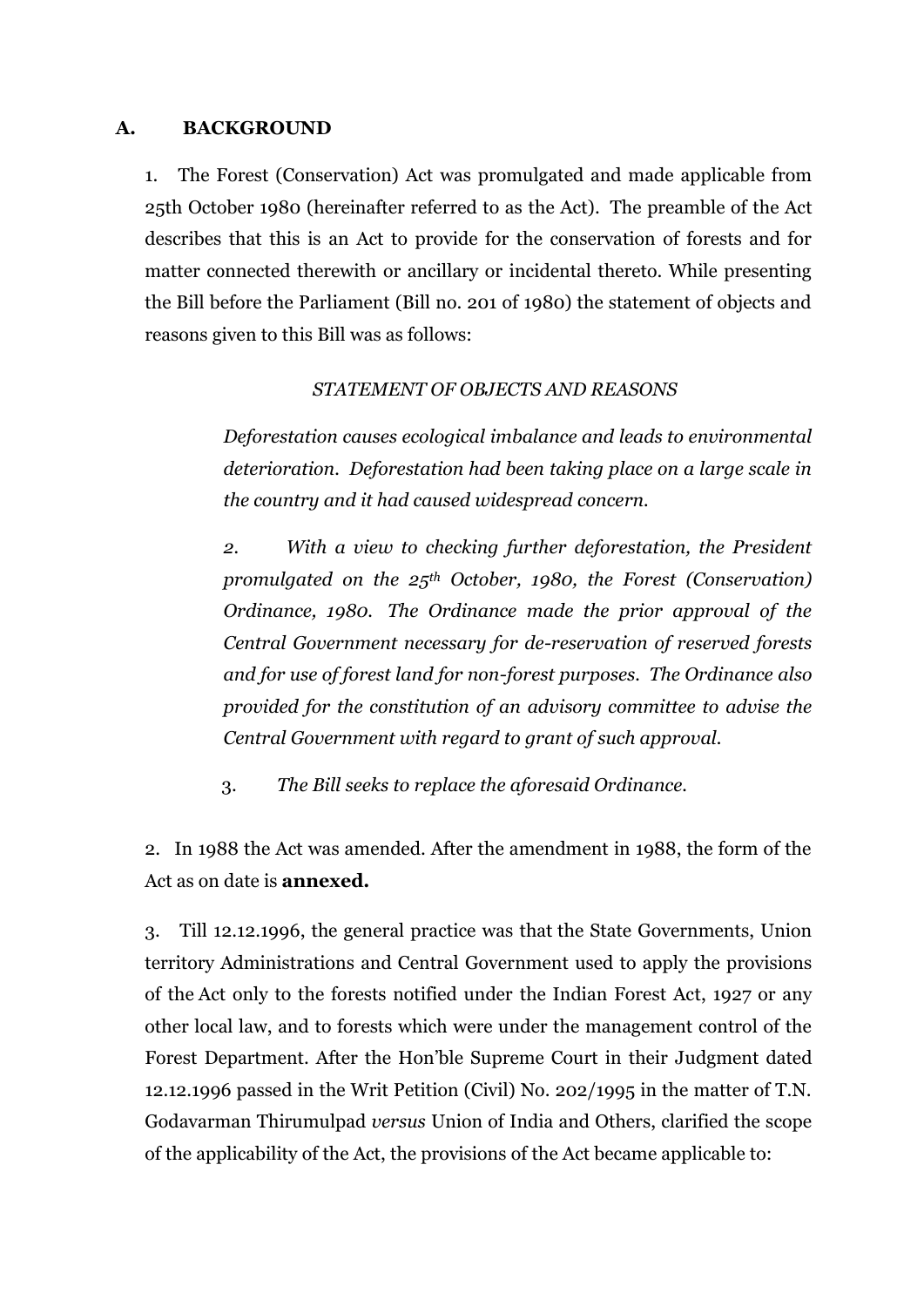- a. all areas which are recorded as 'forest' in any government record irrespective of ownership, recognition and classification. This included areas notified as forest under any law;
- b. all areas, other than those covered under sub-para (a) above and conform to the *'dictionary' meaning of 'forest'*.
- c. all areas which are identified as 'forest' by the expert committee constituted in pursuance of the 12.12.1996 order of the Supreme Court and affidavit and have been filed in the Supreme Court in 1997 accordingly.

The State Governments also started applying the provisions of the Act to any other area identified by the Expert Committee in each State as 'forest' and to lands that were covered under the dictionary meaning of forest. The above court order was also interpreted to presume that the Act is applicable over plantations in non-forest land.

4. As per the provisions of the Act, prior approval of Central Government is mandatory before a State Government or UT Administration makes an order for diversion, dereservation or assignment of lease of any forest land.

### **B. Issues for consultation**

1. In the present context all Government Forest lands (whether notified or not) and area recorded as forest in any government record come under the ambit of the Act. Besides, the lands bearing vegetation irrespective of ownership and classification also attract the provisions of the Act, if same are considered forest based on some locally defined criteria. Identification of such land is subjective and arbitrary to some extent. This leads to ambiguity and has been observed to be resulted into lot of resentment and resistance particularly from private individuals and organizations. Considering any private area as forest, would restrict the right of an individual to use his/her own land for any nonforestry activity. Many a times the proposed change in the land use is not considered by Government even under the provisions of the Act. Even if the same is allowed, the owner has to provide equivalent non-forest land and other compensatory levies, for use of his own land for intended non-forestry purpose. This has further lead to the development of a tendency to keep most of the private lands devoid of vegetation even the land has scope for planting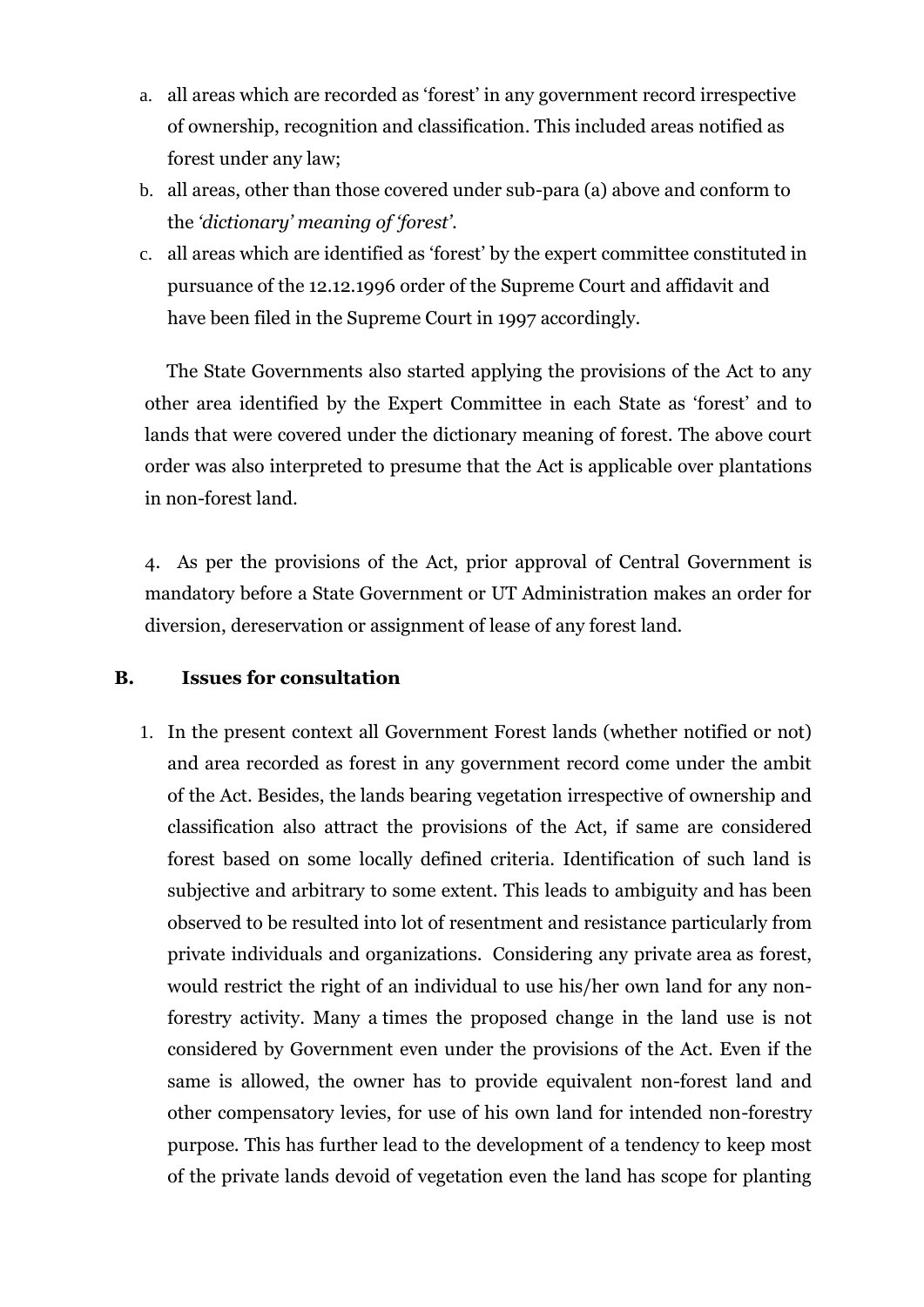activities. In view of this, it is felt extremely necessary to define the scope of application of the Act in an objective manner.

- 2. There is a strong resentment in the Ministry of Railways, Ministry of Road, Transport & Highways, etc. for interpretation of the scope of applicability of the Act over the right of way (RoW) of railways, highways, etc. In most cases, these RoWs are claimed to have been formally acquired by these developmental organisations long before 1980, with a specific purpose to construct / establish rail line and roads. Part of the land was used for the purpose it was acquired before 1980 and the remaining part of the acquired land was left as such for future constructions/expansions. Trees or forest existing on the leftover acquired land were, thus, left as such (prior to 1980) and further the blank areas were planted under different government schemes. In order to ensure protection to such plantations over the acquired land, in quite a few cases, these were notified as protected forests. With the enactment of the Act and further clarification on its scope of applicability by Hon'ble Supreme Court, all such land requires prior approval of Government of India for the non-forestry use. Thus, a landholding agency (Rail, NHAI, PWD, etc) is required to take approval under the Act as well as pay stipulated compensatory levies such as Net Present Value (NPV), Compensatory Afforestation (CA), etc. for use of such land which was originally been acquired for non-forest purposes. Ministry is considering now to exempt such lands acquired before 25.10.1980 from the purview of the Act.
- 3. (i) It is also a fact that India being largely a tropical country, there is a natural tendency of a land to grow spontaneous wild growth of vegetation, which if left on its own will develop a forest like vegetation over a period of time, bringing such unattended lands under the category of deemed forest as per dictionary meaning. Such lands would continue to attract provisions of the Act. Therefore, people in general have a tendency to prevent any tree like vegetation growing on their land.

(ii) The required pace of tree plantation to keep the target in National Forest Policy, 1988 of achieving one-third area of the country under forest & tree cover attainable, is far from satisfactory. The forest and tree cover of the country at present is around 24.56% of the geographical area and there is a practical limitation to increase forest cover. Therefore, more and more non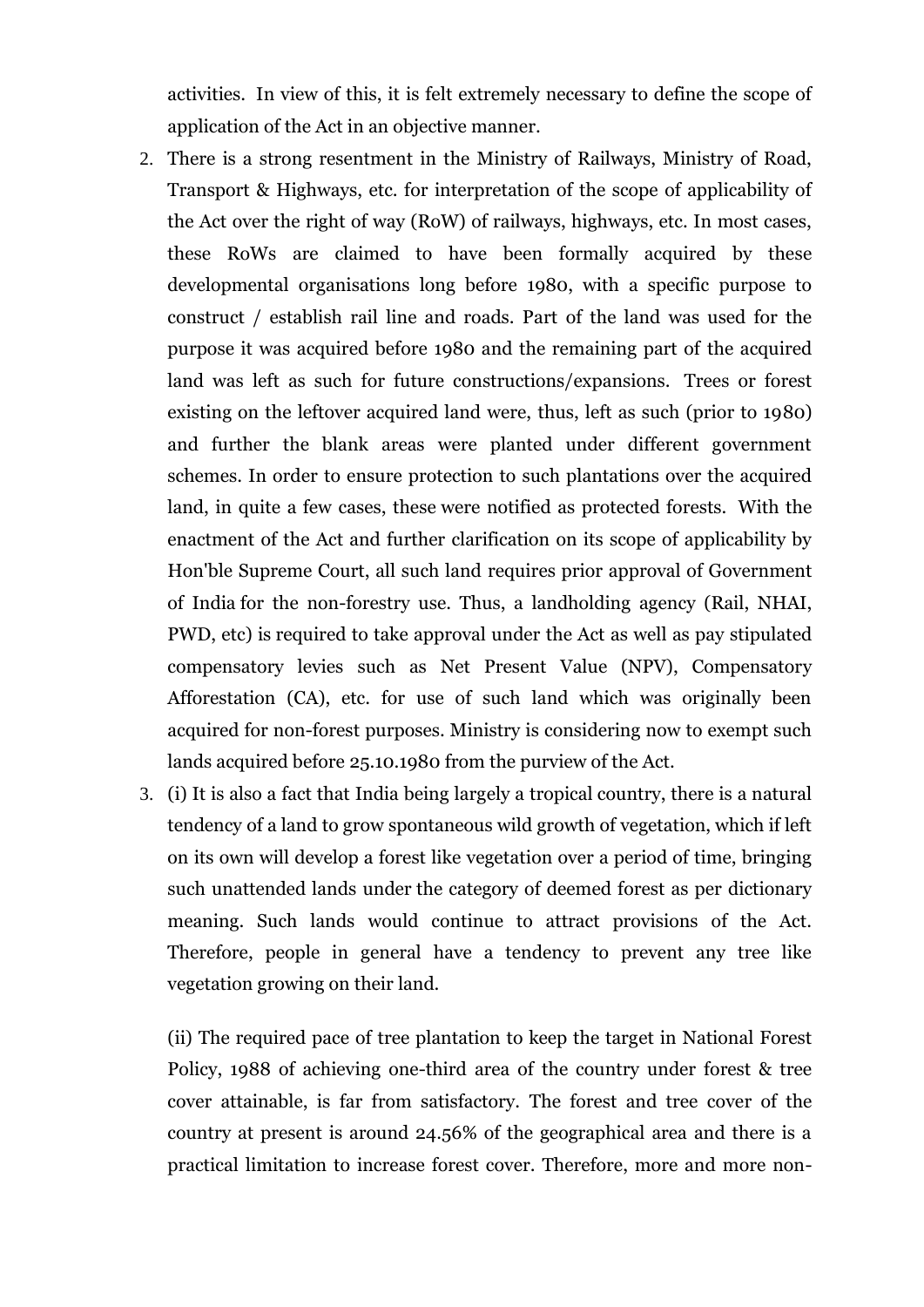forest lands including land under private ownership are required to be brought under the tree cover for ecological, economic and environmental benefits.

(iii) Further considering Nationally Determined Contribution (NDC) target for the country, of creating carbon sink of additional 2.5 to 3.0 billion tons of CO2 equivalent by 2030 and to reduce the flow from foreign exchange for import of wood and wood derivatives to the tune of approximately Rs 45 thousand crore, it is necessary that extensive plantations and afforestation are encouraged in all possible available lands outside the government forests. But to ensure this, there is a need to dispel the apprehension among tree growers that vegetation or tree plantation raised on their private/ non forest lands will not attract the provisions of the Act.

- 4. In India there are different land records of forests. Many a times there are contrasting entries of the same land in revenue and also in the forest records. This has created a scope of mis-interpretation and litigation. Therefore, clarity is needed in these terms also as to the applicability of the Act to them. Revenue records have to statutorily reflect the occupier and the nature of land including forest. It is strongly felt that this recording in revenue record of plantation, afforestation etc. on any non-forest land after 12.12.1996 remain outside the purview of the Act to encourage forestry activities (including agroforestry and other tree planting systems).
- 5. Alongside many roads and railway lines, strip plantations have been developed and notified as forests. In many areas road/rail side amenities/habitations have been developed all along such lands. These facilities (both private and government) need access (approach roads/rail) and that invariably pass through the strip of notified forest area along the road/rail line. Since the activity is a non-forestry use of forest land, these require prior approval of Central Government. The requirement of forest land in each case is around 0.05ha. Ministry is of the view that, an exemption up to 0.05ha for each such accesses may be allowed to alleviate the hardship of the residents/business owners.
- 6. Current provisions of the Act are regulatory and not prohibitory and hence there are no provisions in the Act for prohibiting non-forestry use of certain areas which require higher degree of protection due to their uniqueness and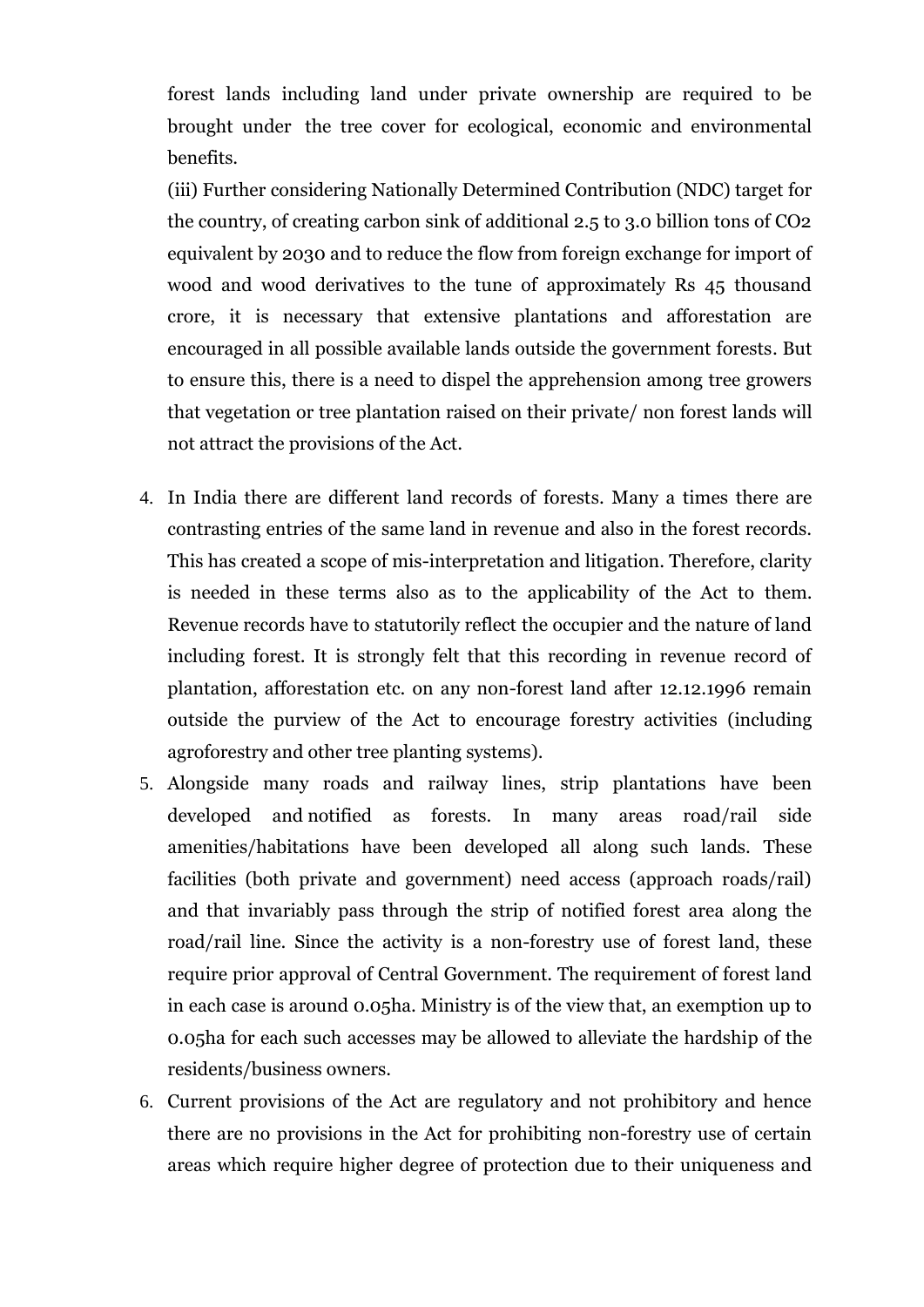high landscape integrated value. Moreover, during the intervening period of more than 40 years, since the enactment of the Act, there has been considerable change in the ecological and environmental regimes. Policies and programmes towards the conservation, protection and development of the natural resources have witnessed transformational shift across the globe to cope up with the changing ecological, social and economic environment. In order to address such dynamic changes, Ministry is considering introducing an enabling provision in the Act to keep certain pristine forests showcasing rich ecological values intact for a specific period.

- 7. Development of infrastructure along the international border areas is crucial for keeping our borders intact and to uphold the sovereignty of the country. Given the present scenario of obtaining approval for non-forestry use of forest land, many a times, strategic and security projects of national importance get delayed resulting in setback to development of such infrastructure at critical locations. Whether, such projects should be exempted from obtaining prior approval of Central Government under the provision of the Act and allow the States to permit non-forest use of forest land for implementation of such strategic and security projects that are to be completed in a given time frame.
- 8. It is further noted that in case of mining leases, the application of Sub-Section 2(ii) and 2(iii) of the Act together create confusion in many respects. Sub-Section 2(iii) provides for assignment of lease, whereas Sub-Section 2(ii) provides for use of forest land for non-forestry purpose. As per the present provision for permission under Sub-Section 2(iii), only the NPV of the forest land is payable. Further during the process of considering such permission there is less scope for due diligence. Whereas for permission under Sub-Section 2(ii), a very detailed examination of a proposal using the Decision Support System and various methodologies prescribed in rules/guidelines and in pursuance of some court orders are adopted. In addition to the NPV of the forests, other compensatory levies such as Compensatory Afforestation (CA) money, CA Land, safety zone plantation, etc. are payable. Thus, a mining leaseholder may take permission under Sub-Section 2(iii) and hold a large chunk of forest area just by paying the NPV money. It is also not clear whether such permission under Sub-Section 2(iii) will be construed as 'forest clearance' or not, and 'environment clearance' under Environment (protection) Act, 1986 will be allowable as per Hon'ble Supreme Court to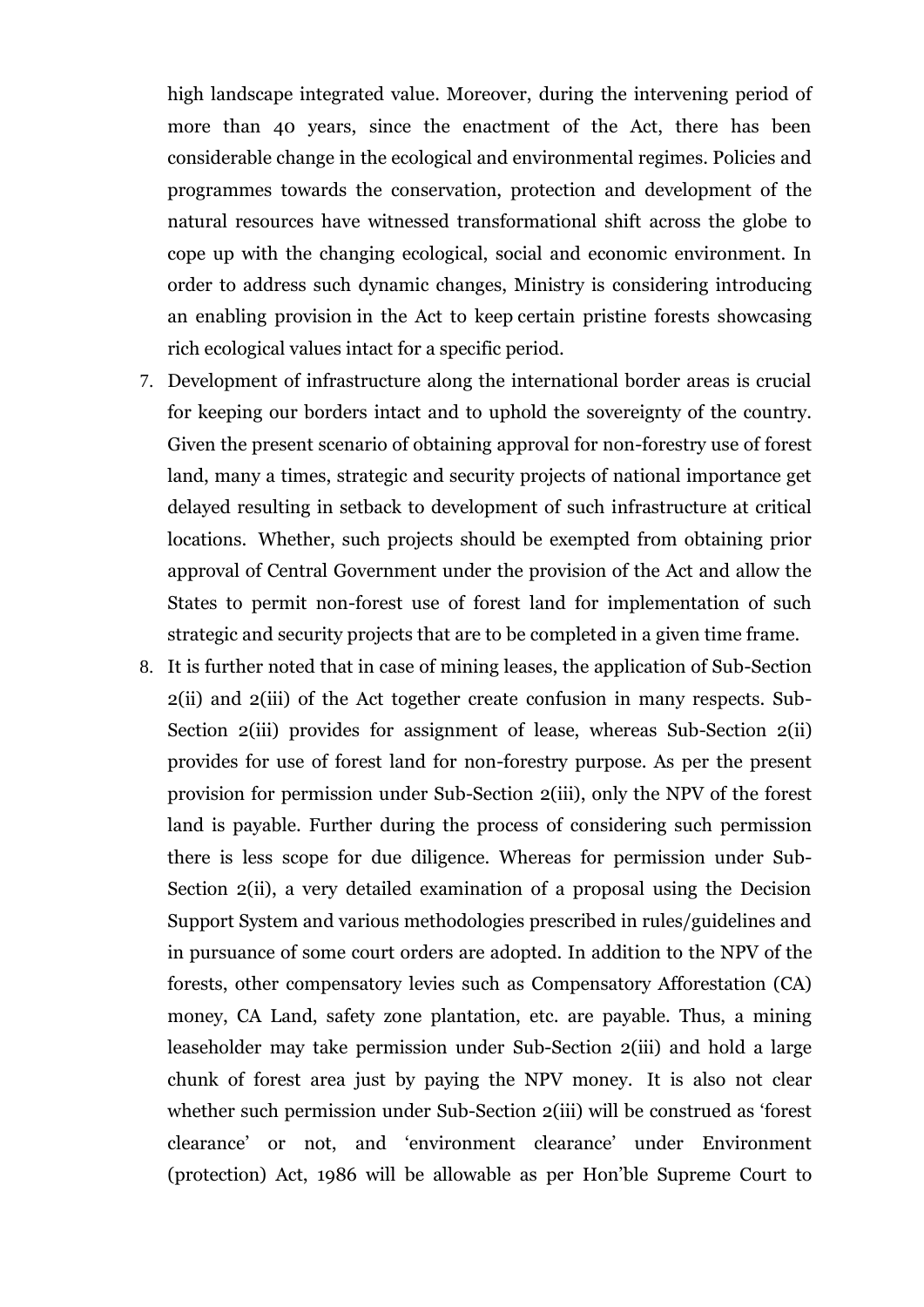avoid a *fait accompli* situation, in cases where Sub-Section 2(iii) permission has been taken but the lessee has not even applied under Sub-Section 2(ii). Originally, Sub-Section 2(iii) was meant to be applied to lease related to purpose such as plantation (where breaking or clearing of land is not the purpose) and not to other lease whose purpose is to break / clear the forest land such as mining lease. But later, Sub-Section 2(iii) was started to be applied to mining and such other types of leases also. Therefore, it is proposed to delete the Sub-Section 2(iii) of the Act and clarify that sub-section 2 (ii) can be invoked for any kind of lease assignment having an intention of using for non-forestry purpose.

- 9. New technologies are coming up such as Extended Reach Drilling (ERD), which enables exploration or extraction of oil & natural gas deep beneath the forest land but making drilling holes from outside the forest areas and without impacting the soil or aquifer that supports the forest in the forest land. Ministry considers use of such technology is quite environment-friendly and as such should be kept outside the purview of Act.
- 10. To ease the grievances of the private individuals whose lands come within the State specific Private Forests Act or coming within the purview of dictionary meaning of forest in terms of Supreme Court order dated 12.12.1996 and accordingly where FC Act is applicable now, it has been proposed to allow such owners for construction of structures for bonafide purposes including forest protection measures and residential unit upto an area of 250 sq mtr as one time relaxation.
- 11. The clause of explanation to 'non-forestry use' in Section 2 of the Act, identifies activities which are to be regarded as non-forestry activity and which are not for the purpose of that Section. It is understood that activities which are ancillary to conservation of forests and wildlife should not be considered as non-forestry activities. Accordingly, it has been proposed that, establishment of zoos, safaris, Forest Training infrastructures etc should not come within the meaning of "non-forestry activity" for the purpose of Section 2(ii) of the Act.
- 12. Imposition of compensatory levies is mandatory so that in due course the forest land and the ecosystem services that it provides are made good after the land allowed for use for non-forestry purposes. It is felt that double imposition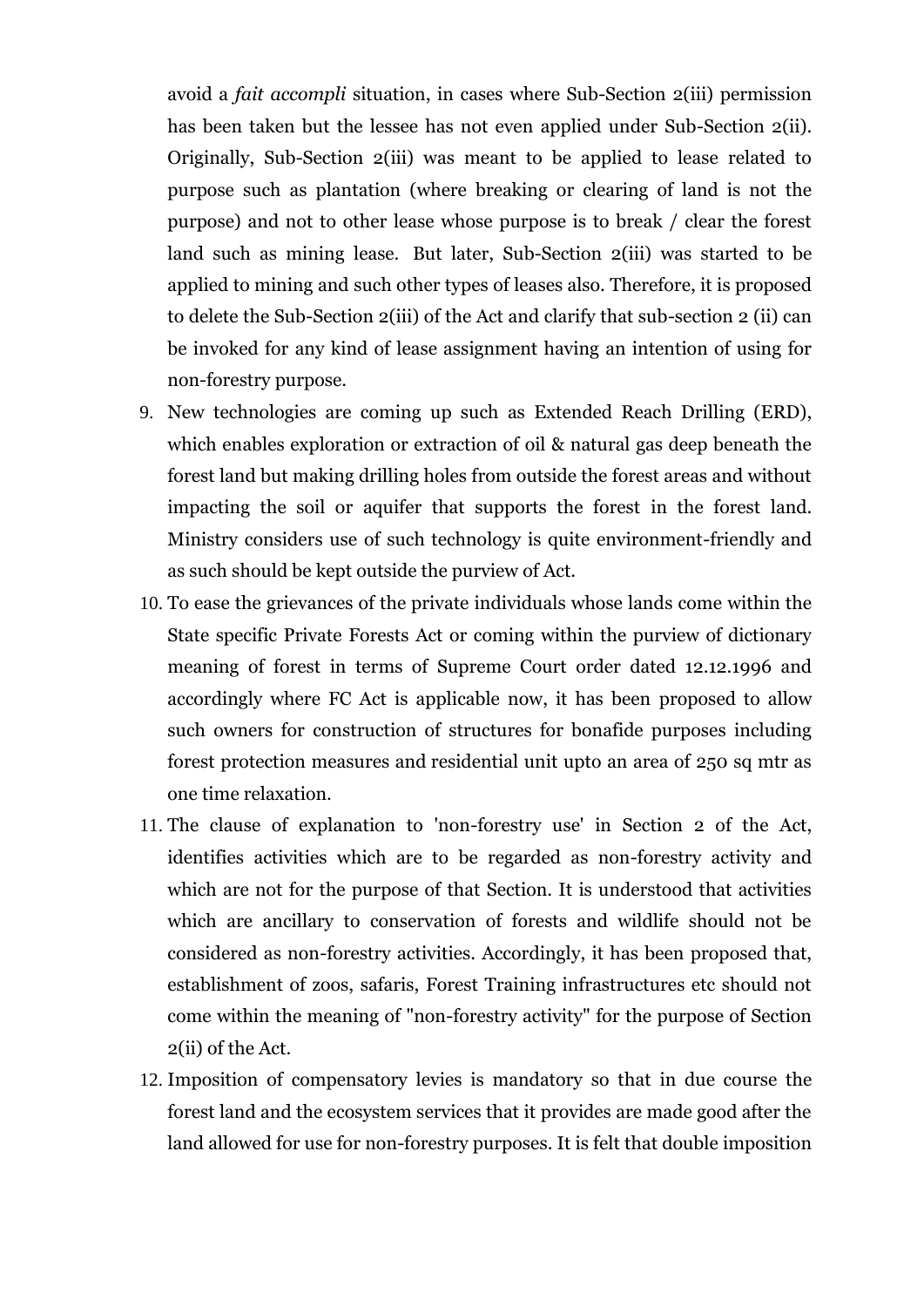of any levy such as at the time of renewal of lease for same purpose is not rational.

- 13. Despite clear penal provisions in the law, there have been instances of violation of the provision of the Act. Ministry is of the view that to make the punishment more stringent to further discourage offences under the law. In this regard, offences under Section 2 is now proposed to be made punishable with simple imprisonment for a period which may extend to one year and the offence shall be cognizable and non-bailable. It has also been proposed to introduce the provisions for penal compensation in addition to the punishment under section 3A to make good for the damages already made. Also, it is proposed that in case any authority in the State Government or Union territory Administration is involved in the offence under the Act, amount to be received as penal compensation shall be deposited in the National CAMPA rather than in State CAMPA.
- 14. Survey and investigation activities are procedures prior to considering or proposing actual non-forestry activity on the forest land. In many of such activities the forest land is used for a very short time and also there is no perceptible change in the forest land or the biodiversity thereon. But since such activities are considered non-forestry activity, prior approval of central Government is sought following formal procedure which in fact takes a lot of time. To address this, particularly in such activities where the impact is not perceptible, the provisions of the Act may not be applicable.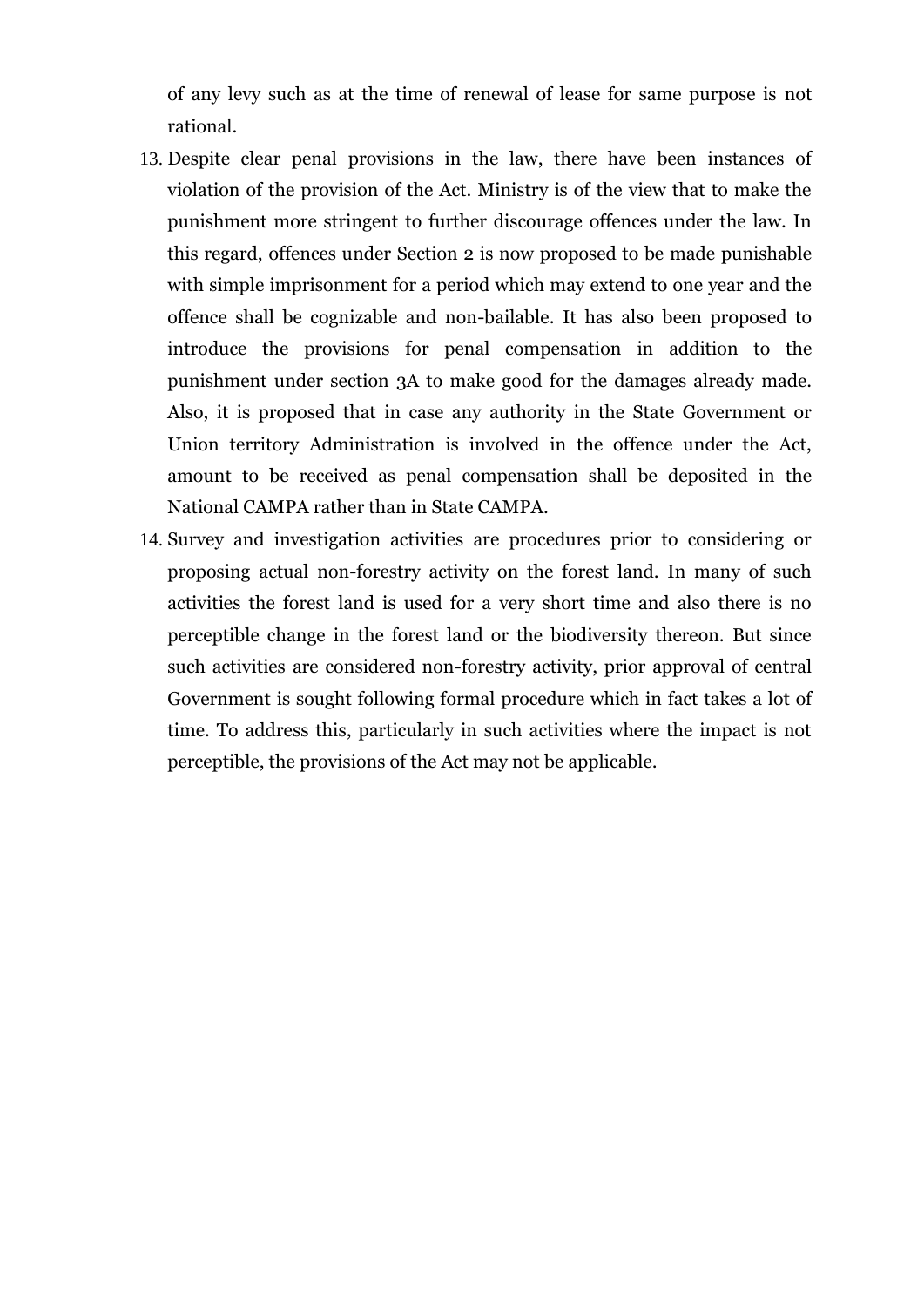### **Annexure**

### **THE FOREST (CONSERVATION) ACT, 1980 (with amendments made in 1988)**

An Act to provide for the conservation of forests and for matters connected therewith or ancillary or incidental hereto.

Be it enacted by Parliament in thirty-first Year of the Republic of India as follows:-

### 1. **Short title, extent and commencement**-

- (1) This Act may be called the Forest (Conservation) Act, 1980.
- (2) It extends to the whole of India except the State of Jammu and Kashmir.
- (3) It shall be deemed to have come into force on the 25th day of October 1980.

### 2. **Restriction on the de-reservation of forests or use of forest land for non-forest purpose**

Notwithstanding anything contained in any other law for the time being in force in a State, no State Government or other authority shall make, except with the prior approval of the Central Government, any order directing -

- i. that any reserved forest (within the meaning of the expression "reserved forest" in any law for the time being in force in that State) or any portion thereof, shall cease to be reserved;
- ii. that any forest land or any portion thereof may be used for any non-forest purpose;
- iii. that any forest land or any portion thereof may be assigned by way of lease or otherwise to any private person or to any authority, corporation, agency or any other organisation not owned, managed or controlled by Government;
- iv. that any forest land or any portion thereof may be cleared of trees which have grown naturally in that land or portion, for the purpose of using it for reafforestation.

*Explanation* - For the purpose of this section, "non-forest purpose" means the breaking up or clearing of any forest land or portion thereof for-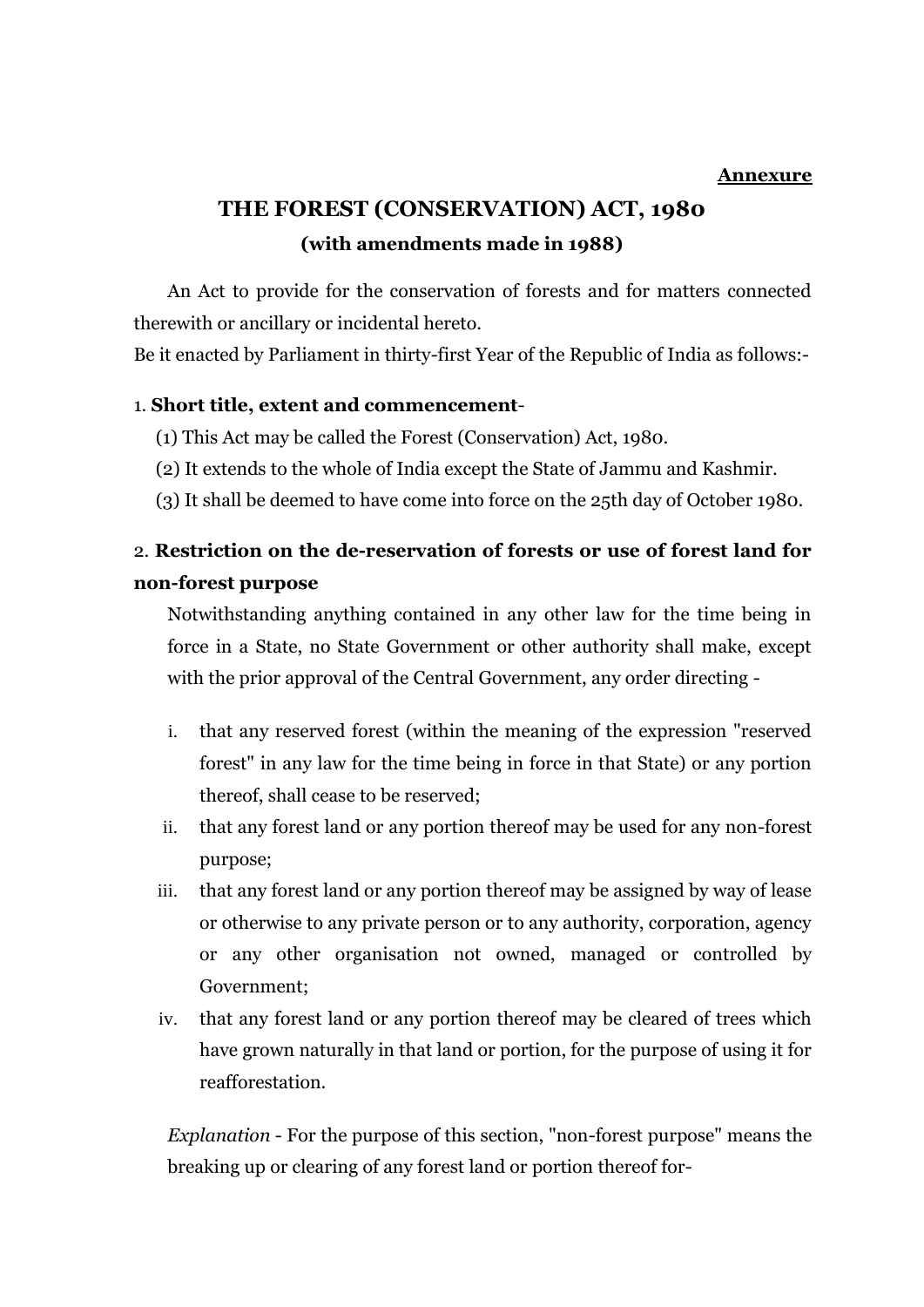- a. the cultivation of tea, coffee, spices, rubber, palms, oil-bearing plants, horticultural crops or medicinal plants;
- b. any purpose other than reafforestation;

but does not include any work relating or ancillary to conservation, development and management of forests and wildlife, namely, the establishment of check-posts, fire lines, wireless communications and construction of fencing, bridges and culverts, dams, waterholes, trench marks, boundary marks, pipelines or other like purposes.

### **3. Constitution of Advisory Committee -**

The Central Government may constitute a Committee consisting of such number of persons as it may deem fit to advise that Government with regard to

- i. the grant of approval under Section 2; and
- ii. any other matter connected with the conservation of forests which may be referred to it by the Central Government.

### **3A. Penalty for contravention of the provisions of the Act -**

Whoever contravenes or abets the contravention of any of the provisions of Section 2, shall be punishable with simple imprisonment for a period, which may extend to fifteen days.

### **3B. Offences by the Authorities and Government Departments -**

- 1) Where any offence under this Act has been committed
	- (a) by any department of Government, the head of the department; or
	- (b) by any authority, every person who, at the time the offence was committed, was directly in charge of, and was responsible to, the authority for the conduct of the business of the authority as well as the authority;

shall be deemed to be guilty of the offence and shall be liable to be proceeded against and punished accordingly: